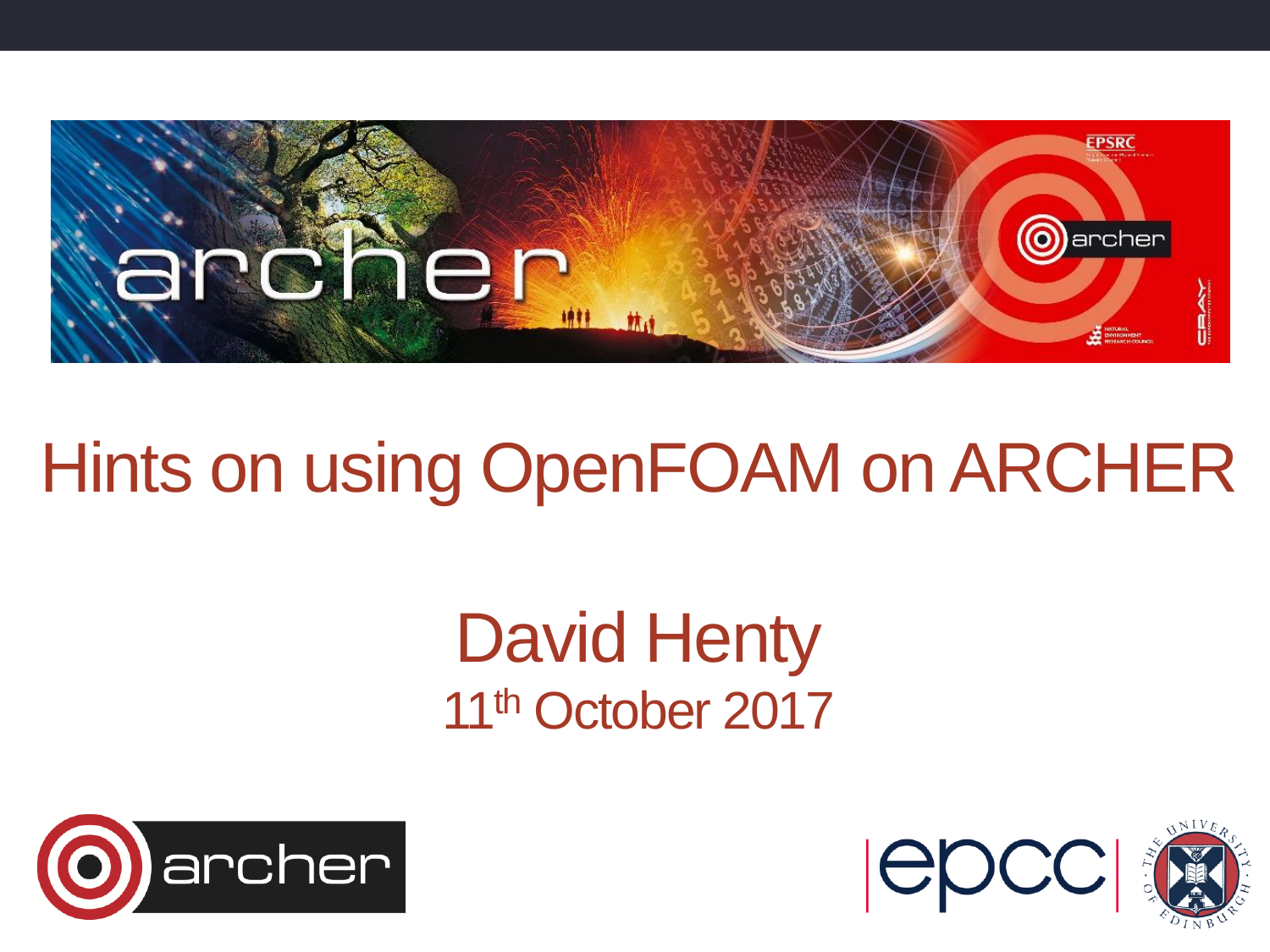#### **Overview**

- OpenFOAM is installed centrally
	- see<http://www.archer.ac.uk/documentation/software/openfoam/>
	- pre/post-processing are non-parallel versions for serial nodes
	- contact ARCHER helpdesk if you need other versions

| <b>OpenFOAM version</b> | <b>Compute nodes</b> | <b>Pre/post-processing nodes</b> | <b>Compilation instructions</b> |
|-------------------------|----------------------|----------------------------------|---------------------------------|
| 2.1.1                   | no                   | no                               | yes                             |
| 2.1.X                   | no                   | no                               | yes                             |
| 2.2.2                   | yes                  | yes                              | yes                             |
| 2.3.0                   | yes                  | no                               | no                              |
| 2.4.0                   | <u>yes</u>           | no                               | yes                             |
| 3.0.1                   | yes                  | no                               | <u>yes</u>                      |
| 4.1                     | yes                  | yes                              | yes                             |





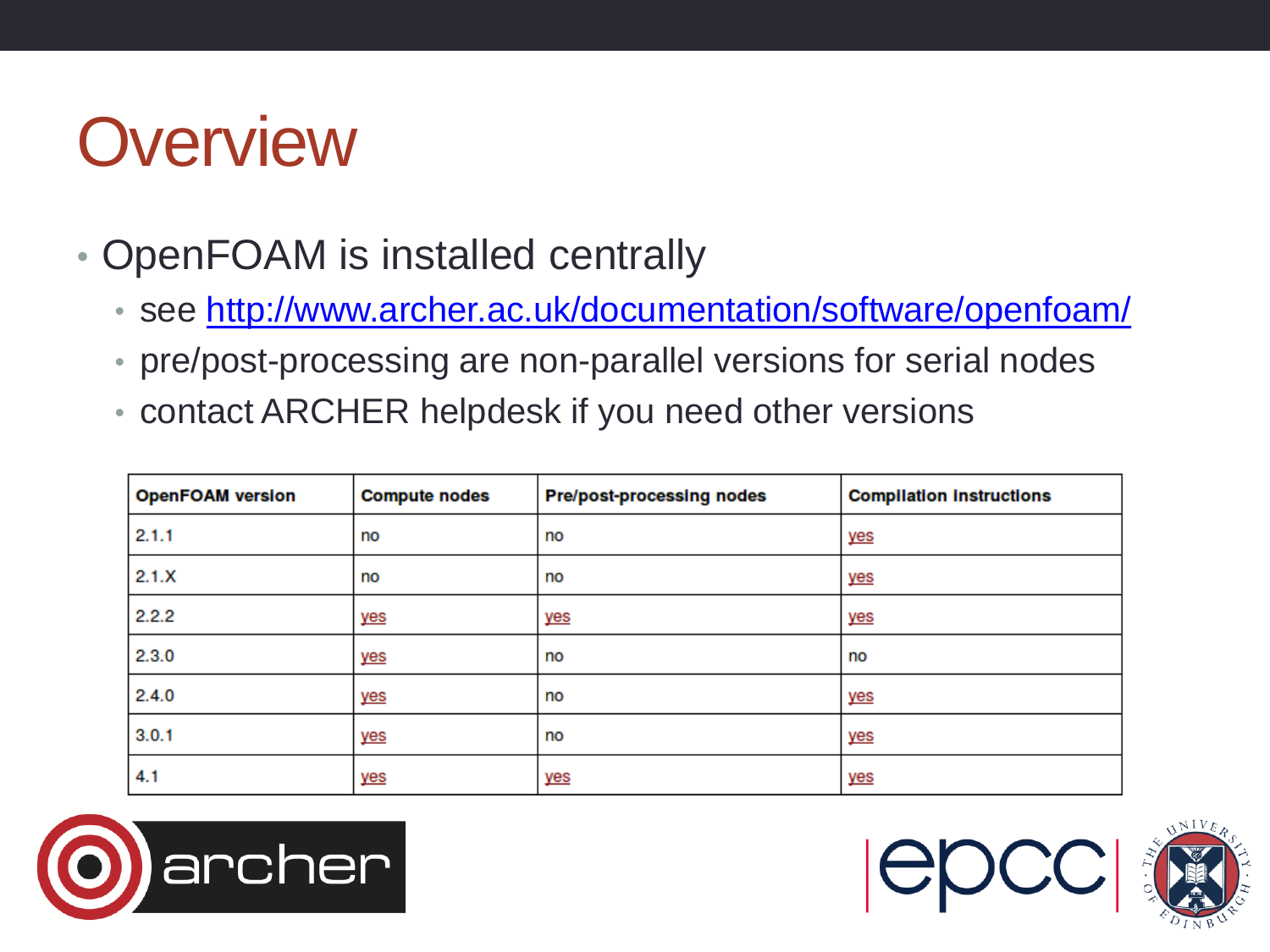### Serial or parallel?

- Compute nodes have MPI + vectorisation (AVX) use for
	- parallel solvers (e.g. icoFoam)
	- parallel utilities (e.g. snappyHexMesh)
	- serial utilities as part of a job (e.g. blockMesh)
- Pre/post-processing nodes have lots of memory use for
	- pre- and post-processing that requires large amounts of memory
	- e.g. reconstructPar
- See documentation for how to access different versions



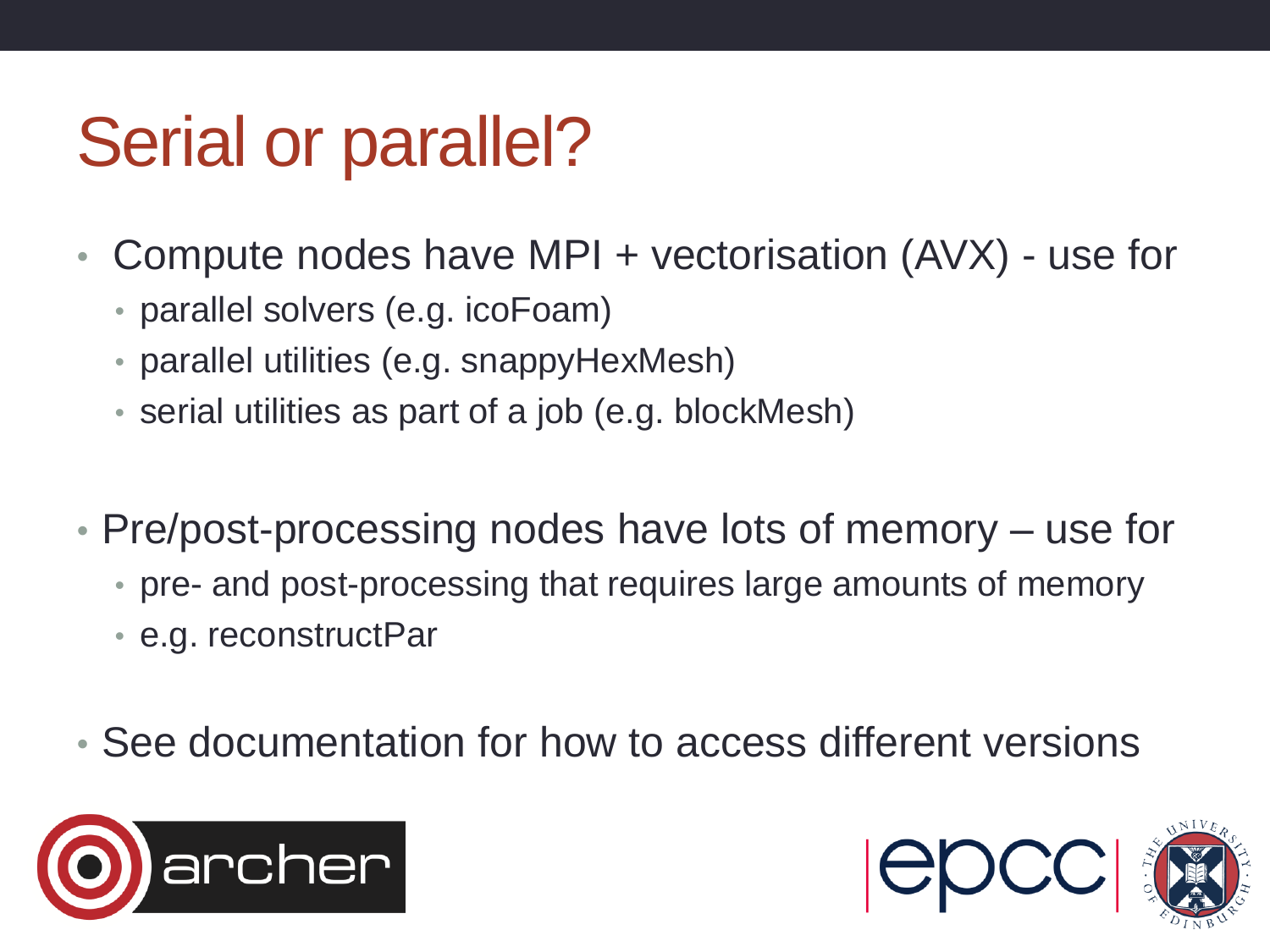## OpenFOAM performance

- Major issue on ARCHER is file IO
- Each process in an OpenFOAM parallel simulation writes one file for each output field at each output time:
	- *number of files* = *number of output fields* x *number of output times* x *number of processes*
	- a large number of small files
- But ARCHER has a Lustre file system
	- optimised for reading and writing small numbers of large files
	- opening and closing large numbers of files can be slow
	- large numbers of processes reading or writing files can contend for access to the file system



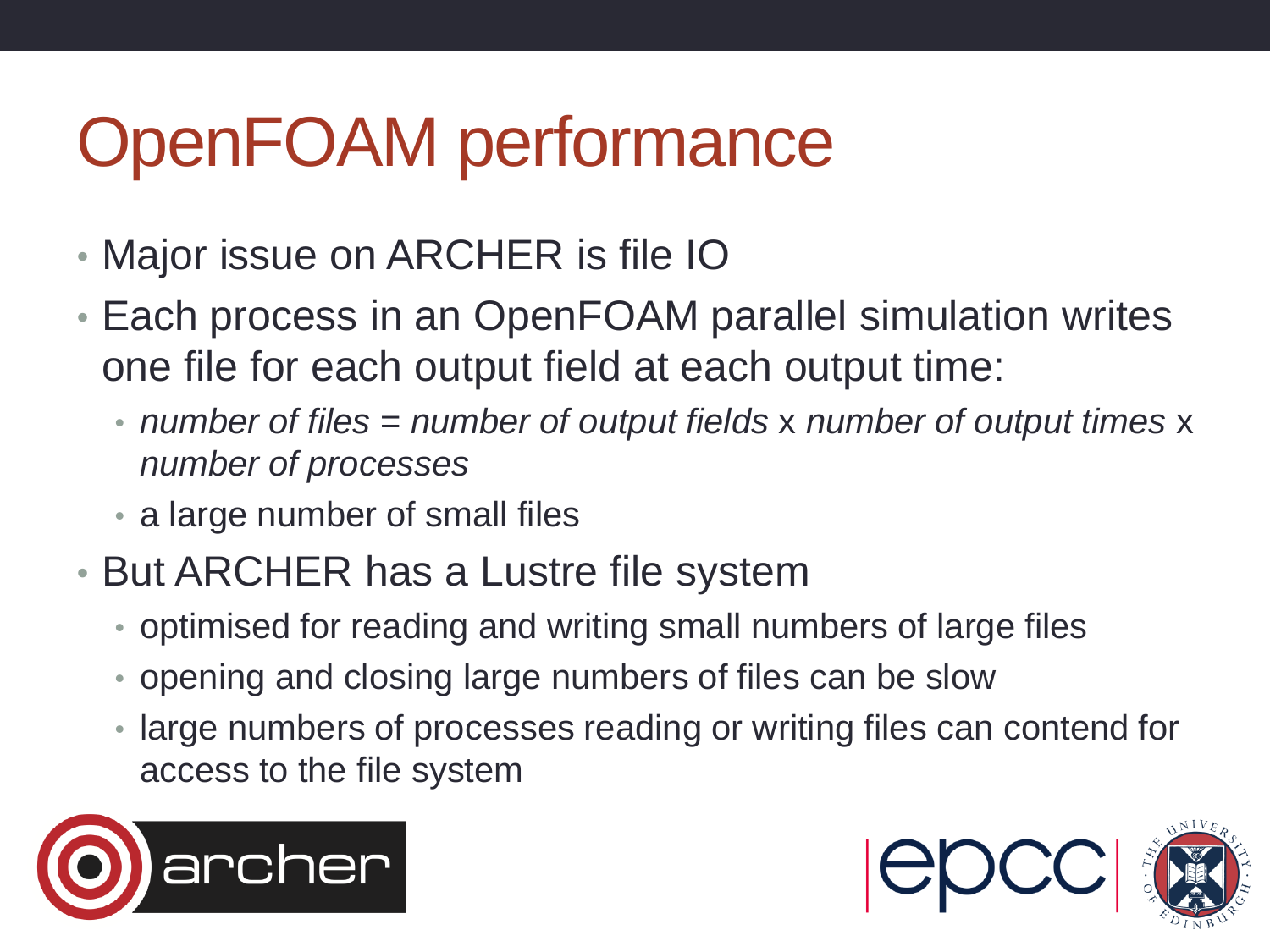# **Suggestions**

- Always clear up after a run to remove unnecessary files
	- ARCHER filesystem filling up after many years' usage ...
	- *don't* stripe files across multiple disks (now the default setting)
- Alter settings in **controlDict**
	- increase **writeInterval**
	- binary format for the fields: **writeFormat binary**
	- for steady-state solutions, overwrite each time: **purgeWrite 1**
- May be slow to start if many shared libraries
	- contact helpdesk to investigate DLFM package





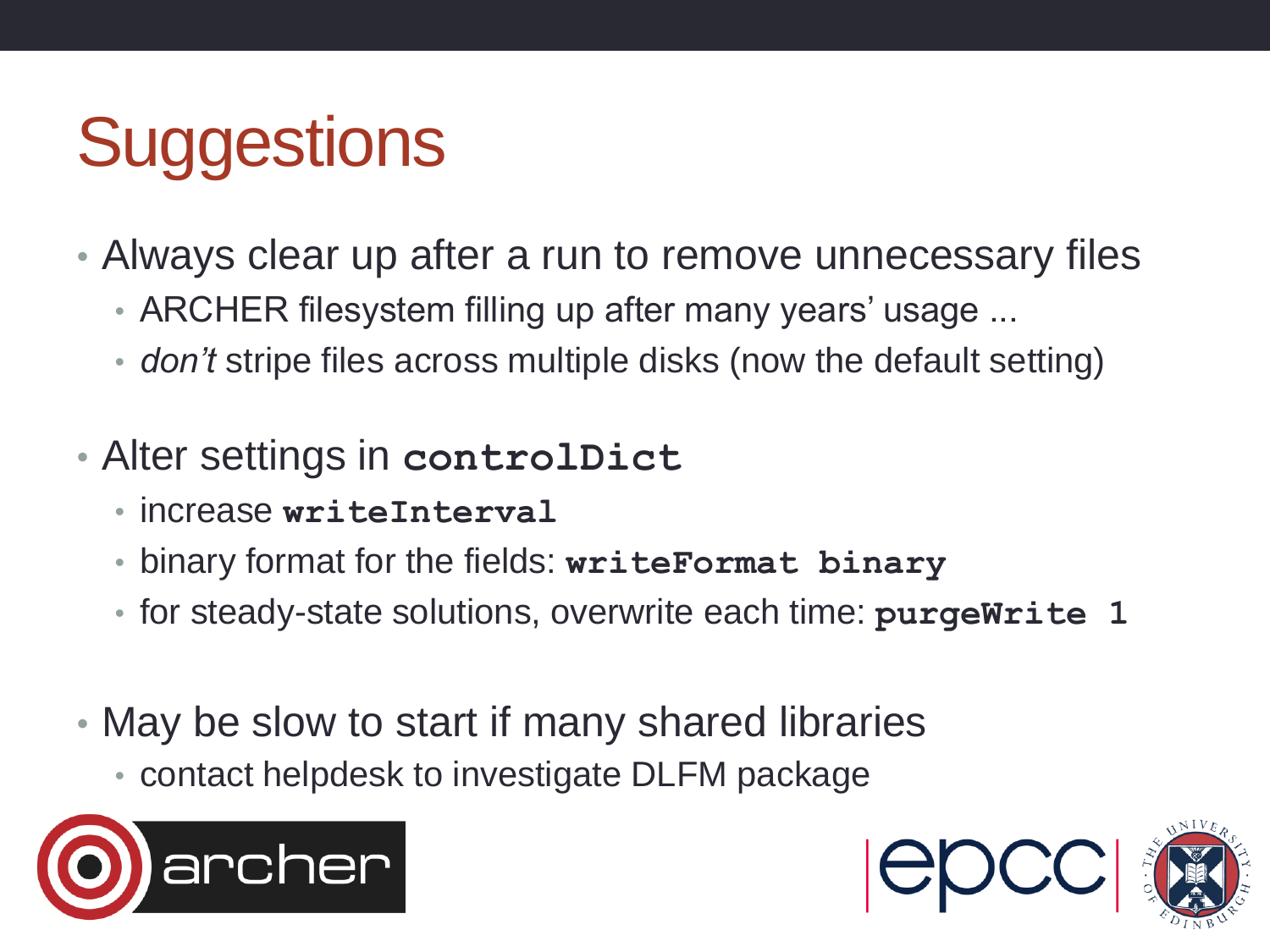### If in doubt

- Check documentation
	- <http://www.archer.ac.uk/documentation/software/openfoam/>
- Contact helpdesk
	- support@archer.ac.uk